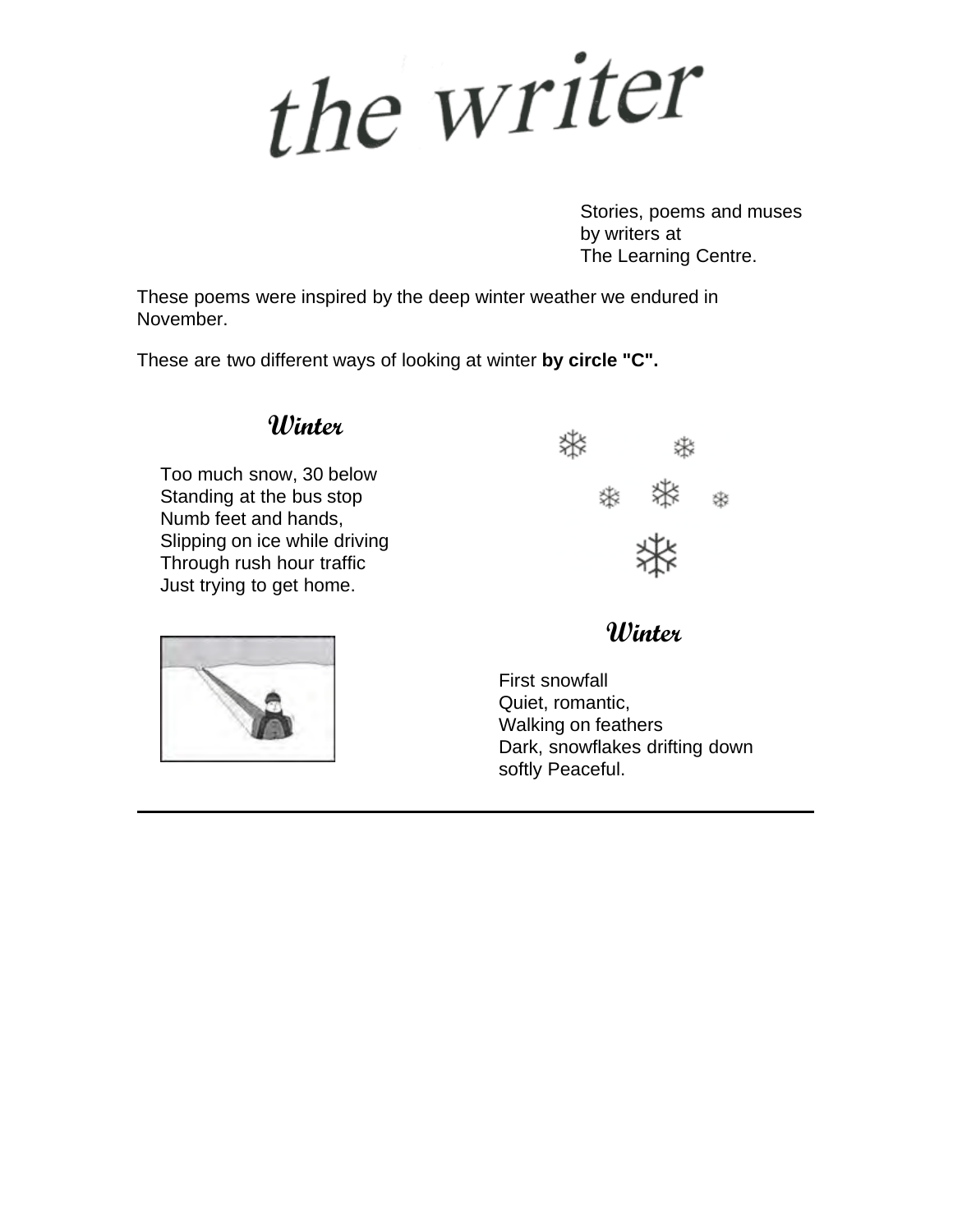## **Thirty Thousand Marbles by Allen Duguay**

I grew up in Timmins, Ontario, in a house with 22 bedrooms. There were ten boys and 12 girls in the family.

When I was ten years old I was the champion marble player in the town. I used to play kids my own age and older. The games were called *Jack - in - the - bush, the hole, the pot, the wall, the tin can, and tick.* Marbles were also called alleys or steels. The larger marbles were called plugs. Smaller, solid colour marbles were called pee wees. I won most of the time. So I had many marbles. I had a six gallon molasses can filled with marbles (or alleys).

In my room upstairs we had a hardwood floor. There was a knot in one of the boards. I took a knife and dug the knot out of the board. There was then a hole there and I started putting the alleys into the hole. Some of my brothers and sisters and I played a game of shooting the marbles into the hole. As I put more and more alleys into the hole the ceiling below the bedroom floor began to sag from the weight of all those alleys. There were thousands of marbles between the ceiling and the floor boards.

When my dad came home after being away for two weeks he noticed that the ceiling was bulging. He asked why the ceiling was bulging. "Has it been ' raining? " He said, "We've going to have to fix it." I said "O.K." "We'll have to build a scaffold." So we built a scaffold. My dad went up onto the scaffold and started tearing the ceiling down. Then he got rained on by a load of marbles. He asked me, "Whose alleys are those?" I said "Dad, they are not mine. I don't know who put them there." He repaired the ceiling.

My dad didn't say anything more about it at that time but a month or so later he found out about the hole in the floor board. He didn't say anything and went back to work in the bush.

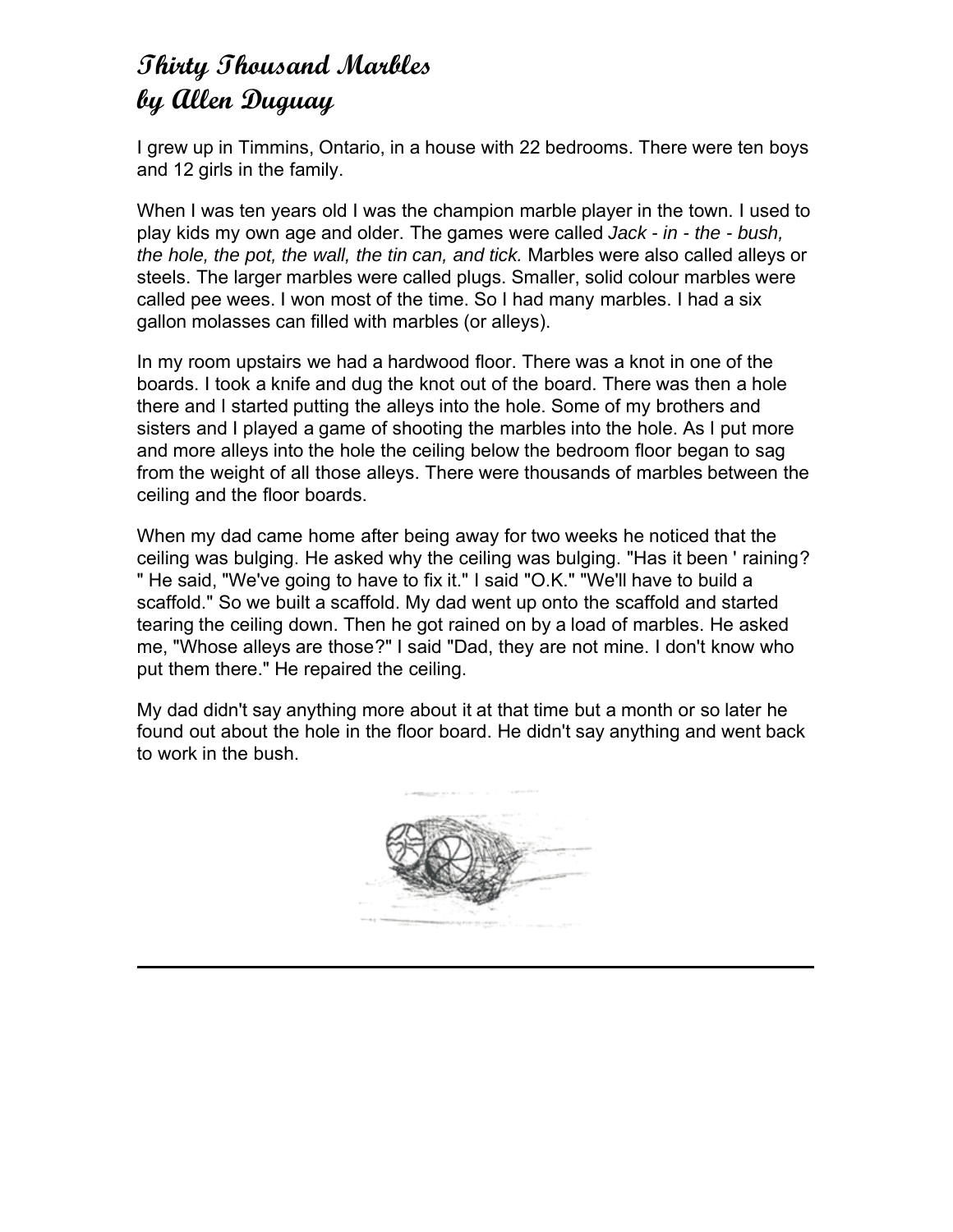### **In my younger days by Yolande**

In my younger days I was going to school, but as a young teenager I had to quit. I had seven sisters and four brothers and I was the oldest in the family.

I always helped my mother to wash clothes with the washboard. I washed clothes by hand on the wash board. I used to wash about three lines every week. We had to haul water from the lake. Sometimes my brothers would get the water for me. I liked washing clothes with a wash board, but I hated washing socks. They are small and I scraped my hands on the wash board.



*Yolande as she looks today*

I used to have lots of blisters from washing. After I

washed the clothes I scrubbed the floor. Then I cooked lunch for my brothers and sisters. When they came home from school, I cooked bannock stew and fish. Sometimes I would make bread.

I used to help my mom sew beads on moccasins. My mom made a moosehide jacket with bead work on it. I helped her sew the beads, it is very hard work. She finished the jacket before Christmas. She also made a pair of mukluks for my brother.

I used to pick berries every year with my mom and brothers and sisters. My brothers and sisters liked to play rather than pick berries, but when my mom brought out the jars of berries at Christmas they really enjoyed them. We would pick all kinds of berries. Raspberries, blueberries, cranberries, We kept the berries in a cool place, the cellar underneath the house. We had a trap door in the floor and stairs going down into the cellar where the berries were kept. We also kept dried moose meat and smoked fish in the cellar.

Below: *Yolande washing clothes*

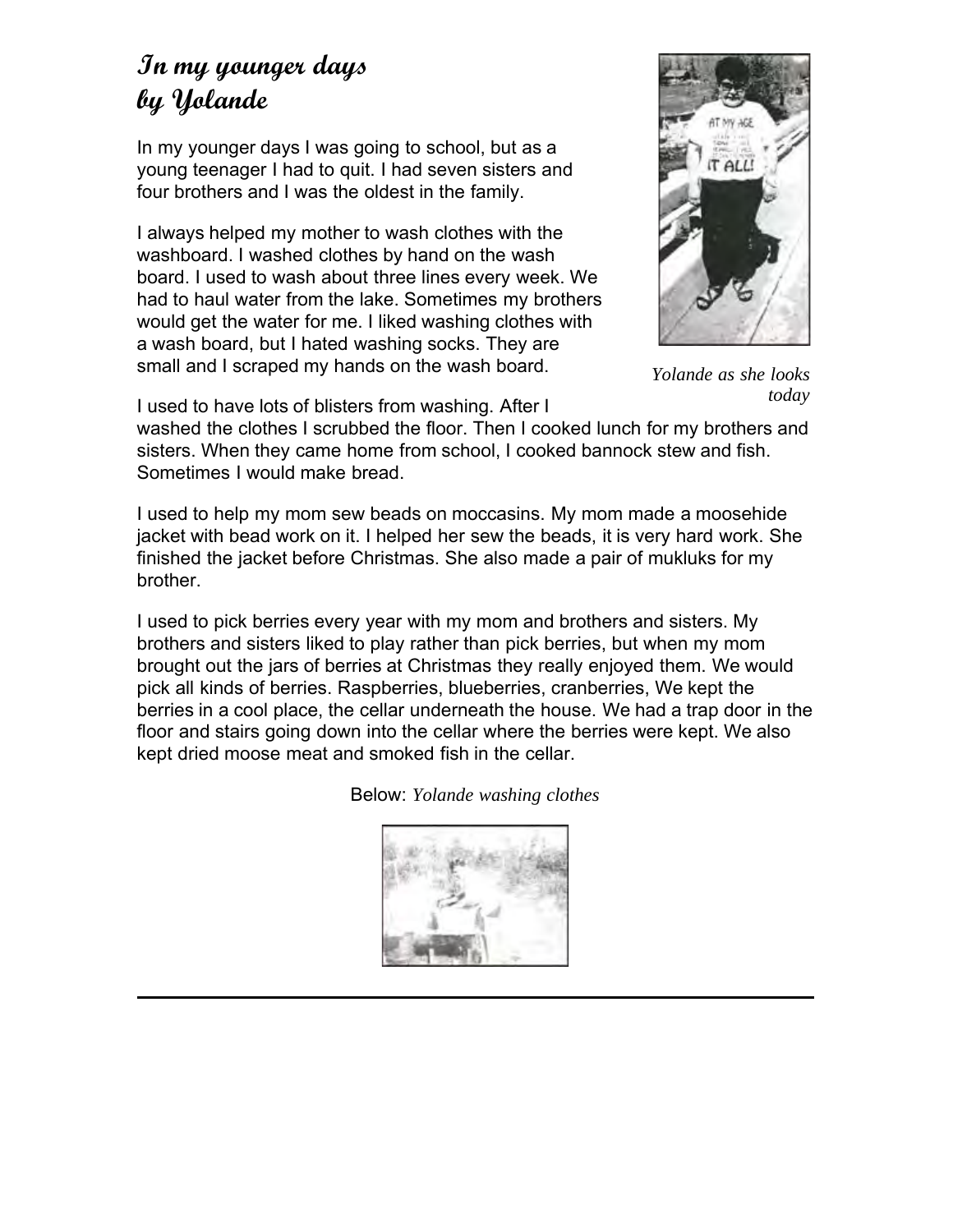# **Journey on the Road of Life: Birth and Youth**

#### **by Gladys Antonine**

I'd like to write about my birth and youth; well, not so much about my birth, but my youth.

I was born in Fort Vermilion, Alberta, a tiny hamlet of about 300-400 people, which to this day is not that much bigger. I remember when I started school. I was put in the convent when I was seven years old. I really felt alone and lost, and new to all my surroundings. I remember I used to always want to cry, I was so lonesome.

I went to the convent every year from then on, right until I was eighteen years old. I learned from an early age to be away from my parents, and was raised by nuns and a priest. We couldn't speak our own language, and our traditional ways were robbed from us. We went to school every day, and we prayed every day, sometimes ten times a day. We learned how to work and be independent. I used to be home only two months out of a year.

I got sick with tuberculosis when I was about eight or nine years old. That was when there was a TB epidemic spreading. Many people died from the sickness, but I was fortunate enough to be diagnosed in time.

I never did spend too much time with my parents. Then, when I finally finished school -- or quit school -- I left home. Then I started to work and have kids. I didn't settle to a relationship till I was 26 years old. I'll say that I had a very good life, because I was happy with my five children, till today. I am now 49 years old, going on 50 next year, and I'm quite happy with things the way they are, but that's a whole different story.

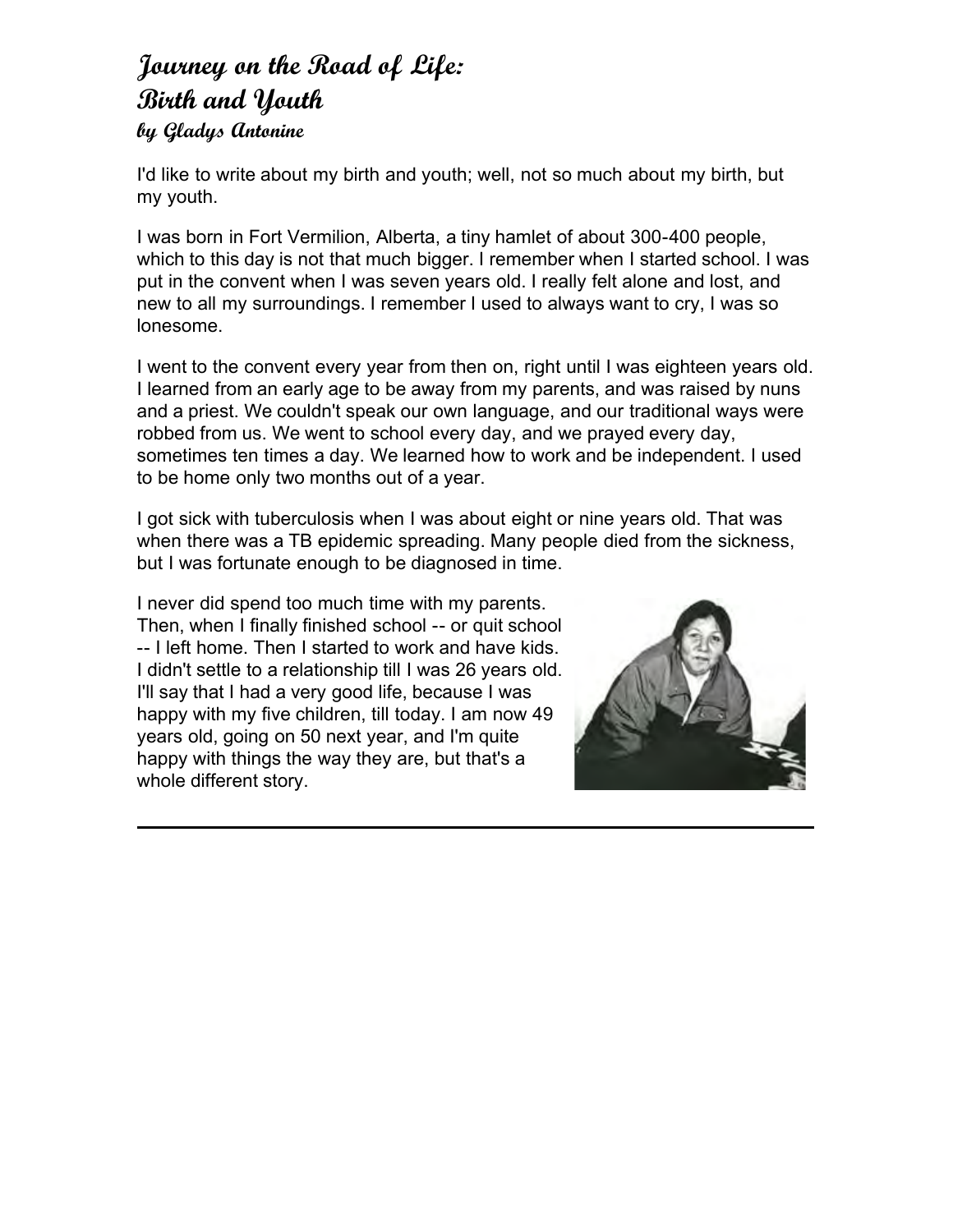### **What I would like to say about the Learning Centre by Kelvin C.**

First of all -- when I first came here I didn't ... know how to write... but now I do. I'm learning more about how to write. It's a good place for a person who wants to learn. They give you your own space and time and give you

what you want to work on. They learn you how to do your writing and your reading, and they show you how to do it. They're here to help when you need help.



It's a nice place to learn when you want to learn. They learn you. Lots of people, lots of friends, lots of nice tutors. Everyone is friendly. Everyone is here for the same thing.

## **Plans and Goals**

#### **anonymous**



To quit smoking is one of my goals. I want to quit for my health and the health of people around me. I would like to get more exercise. It makes me feel good about myself and gives me energy.

I would like to be the best parent possible. I want to teach my son how to read and write. It is important that he enjoys reading &

writing.

I plan to go to school and learn more about the computer. I want to learn as much as possible about the computer. I would like to have a job in the computer area.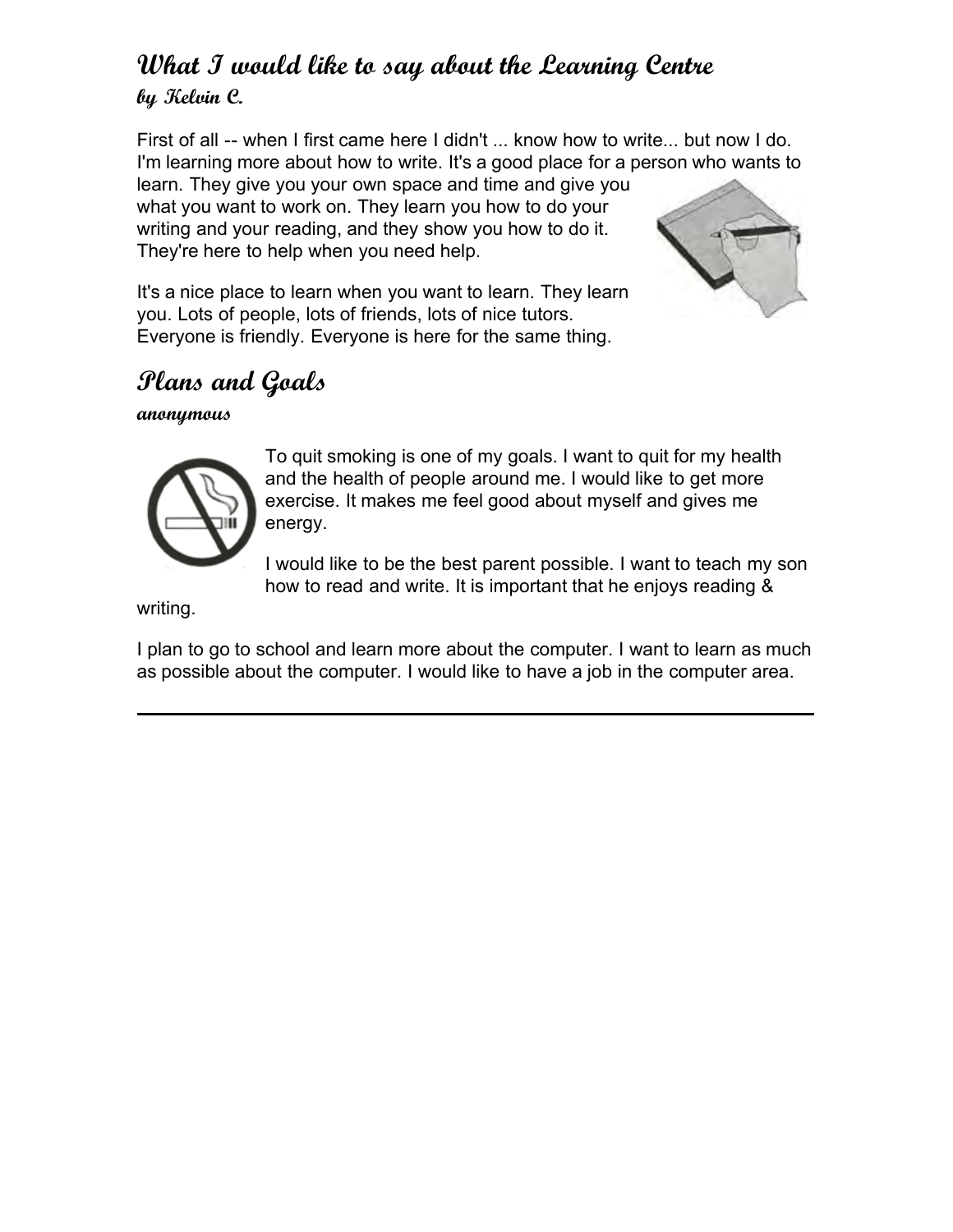### **Suzanne's story by Suzanne**

#### Below: *Suzanne at the Centre*

I was the first student to attend The Learning Centre. When I first began it was located at the Bissell Centre. I began to learn to read and write at the learning centre in 1989. I attended for a few years, them dropped out for a while. I returned to the learning centre to learn to read and write better. I am glad to be back.





Above: *Lil at the Centre*

### **I am proud by Lil Gallant**

I am very proud that I'm a Grandma. I love all my grandchildren. I spoil them. When I look at the grandchildren, I see my own children when they were small. I read to them and I bake lots of goodies for them. I'll make up stories to tell them and I tell them things about myself when I was a child. They really listen. Now they tell me stories. Some of their stories are funny. They tell me things that they don't tell their parents.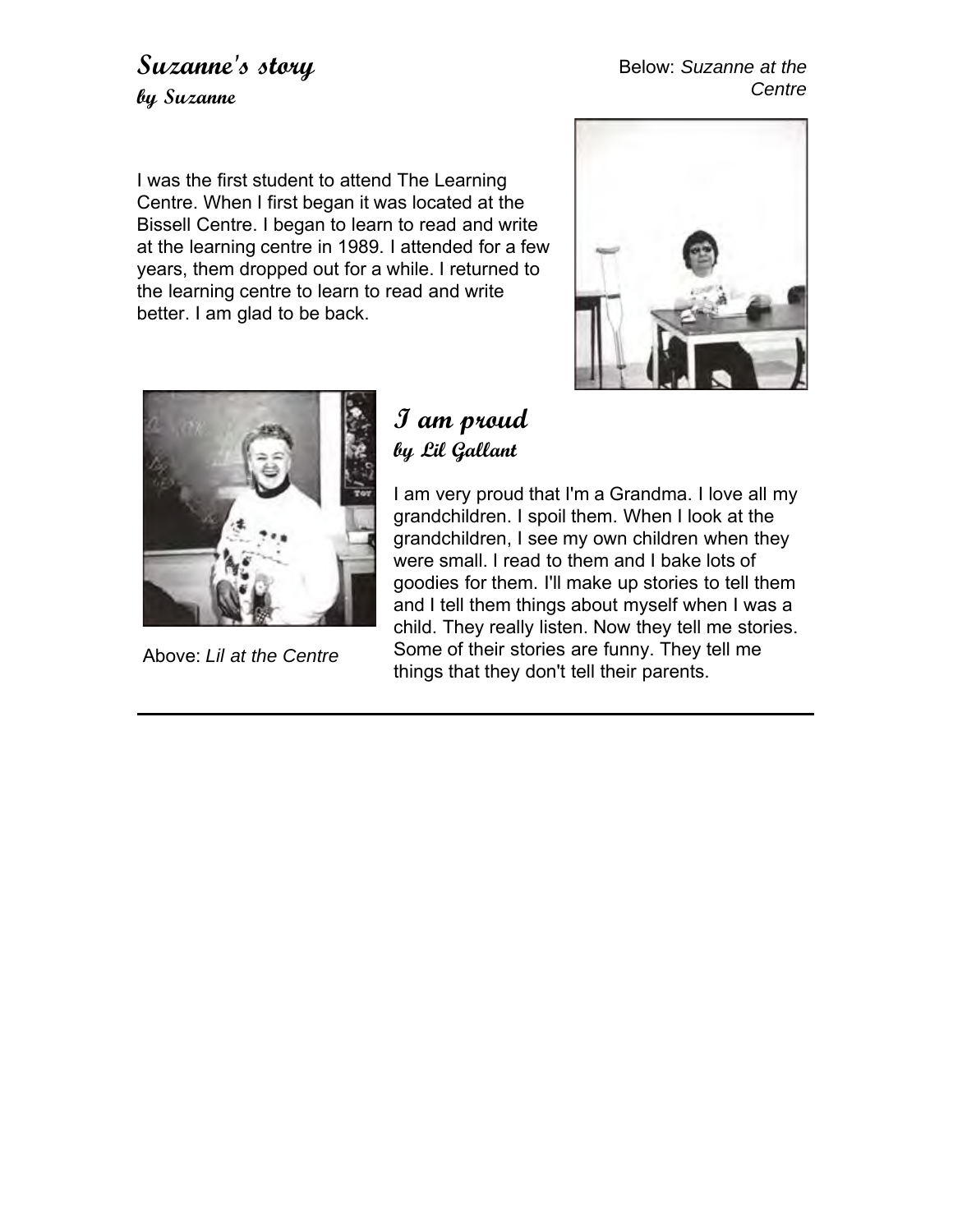#### **Four Generations by Madelene Arkle**

My mother and father were the first generation. They had five children, four girls and one boy. They have six grandchildren, four girls and two boys. The fourth generation is their great-grandchild, one girl.

Three of the grandchildren are in their twenties. Tow of the grandchildren are fourteen. The youngest grandchild is five years old. The great-granddaughter is seven.

When the older ones were little, they would spend a lot of time with their grandmother. She would tell them about the way we were when we were young children. Her stories held their attention. She would tell them how she brought us up. Five children without running water or TV. She taught them to respect and understand the things we take for granted. The grandchildren loved to hear the funny things their parents did and how much they are like their parents. As far as spoiling them, she was like most grandmothers. She gave them sweaters and jackets that she had knit. Knitting was one of the things she taught them when she was telling them the stories. They were with her when she was cooking. All of the meals were from scratch, so they learned a lot about cooking from her. She would give them a few dollars for extra pocket money; that made them happy. The older grandchildren still visit her a lot. Each Christmas one of her grandsons gives her a rose. He has done this since he was a little boy. He is twenty-three and has never missed a year yet.

With the younger ones she has done the same things. They are told all the same stories the older ones were told. They love to hear them over and over. The younger grandchildren receive more material things, like store-bought things, because their grandmother can't knit like she used to. They all know Grandma has candy and chocolate around her place for them when they visit.

My mother loves all the grandchildren the same. Her great-grandchild is her pride and joy because it was her first daughter's child that gave birth to the first grandchild -- a girl! She is seven years old and has been told the same stories as the rest of the children. Her great - grandmother gives her pocket money like the others. My mother is going to be a great-grandmother again January 28, 1997, please God. She is looking forward to even more great-grandchildren in the future. Maybe with God's help there might be another generation.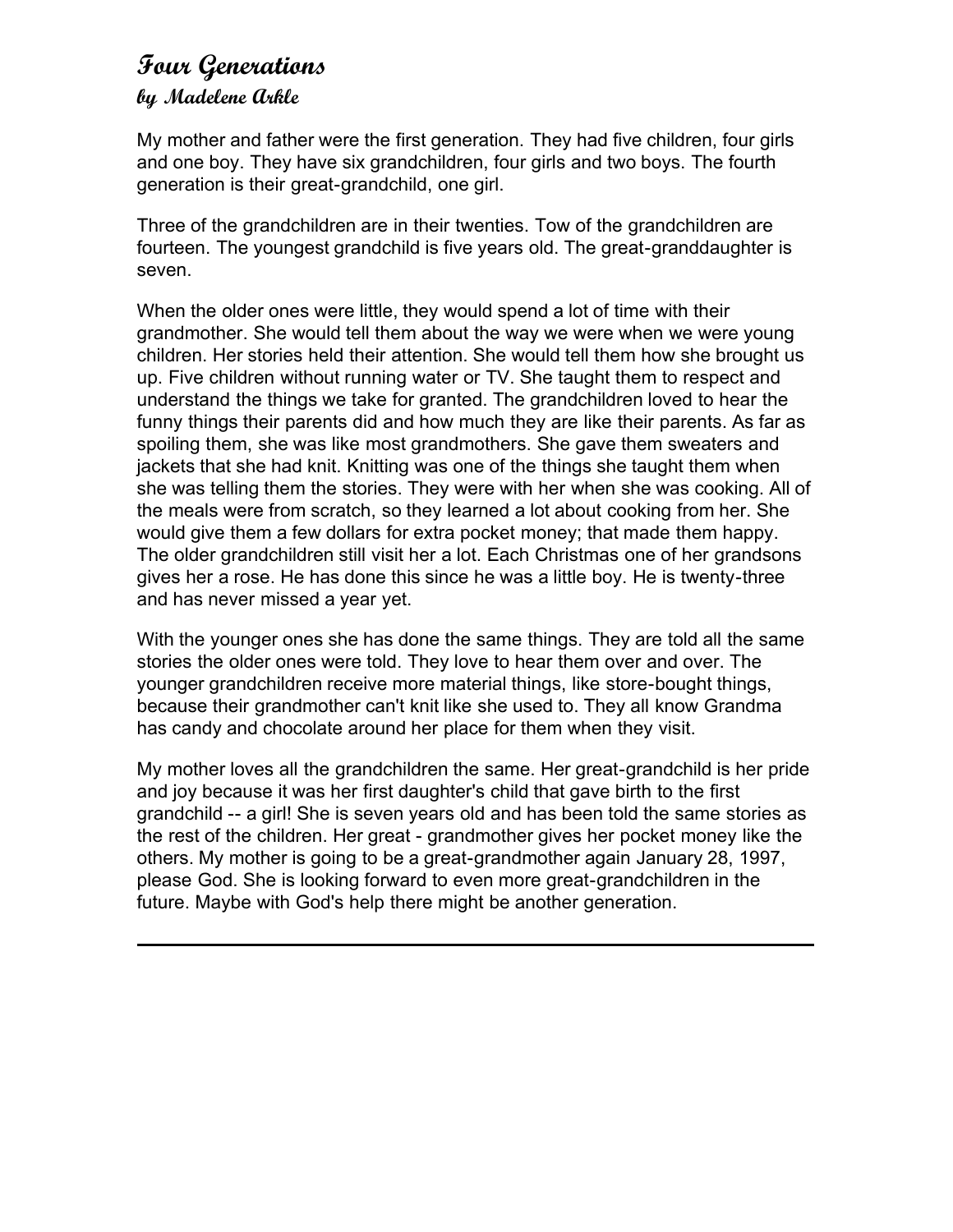#### **The Difficulties in Winter by Maria Teresa de Sousa**

The difficulty in winter is watching older people walking on sidewalks that haven't been shoveled, or to see someone falling, not able to get up without help. The difficulty of being afraid of crossing the street just in case someone's driving too fast and can't stop in time. The difficulty about winter - to run so you can catch the bus on time to get somewhere. The difficulty in winter is seeing the homeless curl up in their old jackets or in boxes trying to keep warm. The difficulty is seeing accidents unintentionally happen because of slippery streets caused by snow. All these difficulties that happen in winter will always be there every year, and every year we always go out and see all this. But there is one thing: it never keeps us in the house.

### **Dreams of a cozy bed by Mary McGinnis**

Life is a cozy bed. Comfortable, relaxing, joyful. The youth of my life is like When I wake up in the morning. The sunshine in my face and I hear the birds singing. Old age is my bed wrinkled. Old and faded. But now I can crawl up inside And enjoy comfort.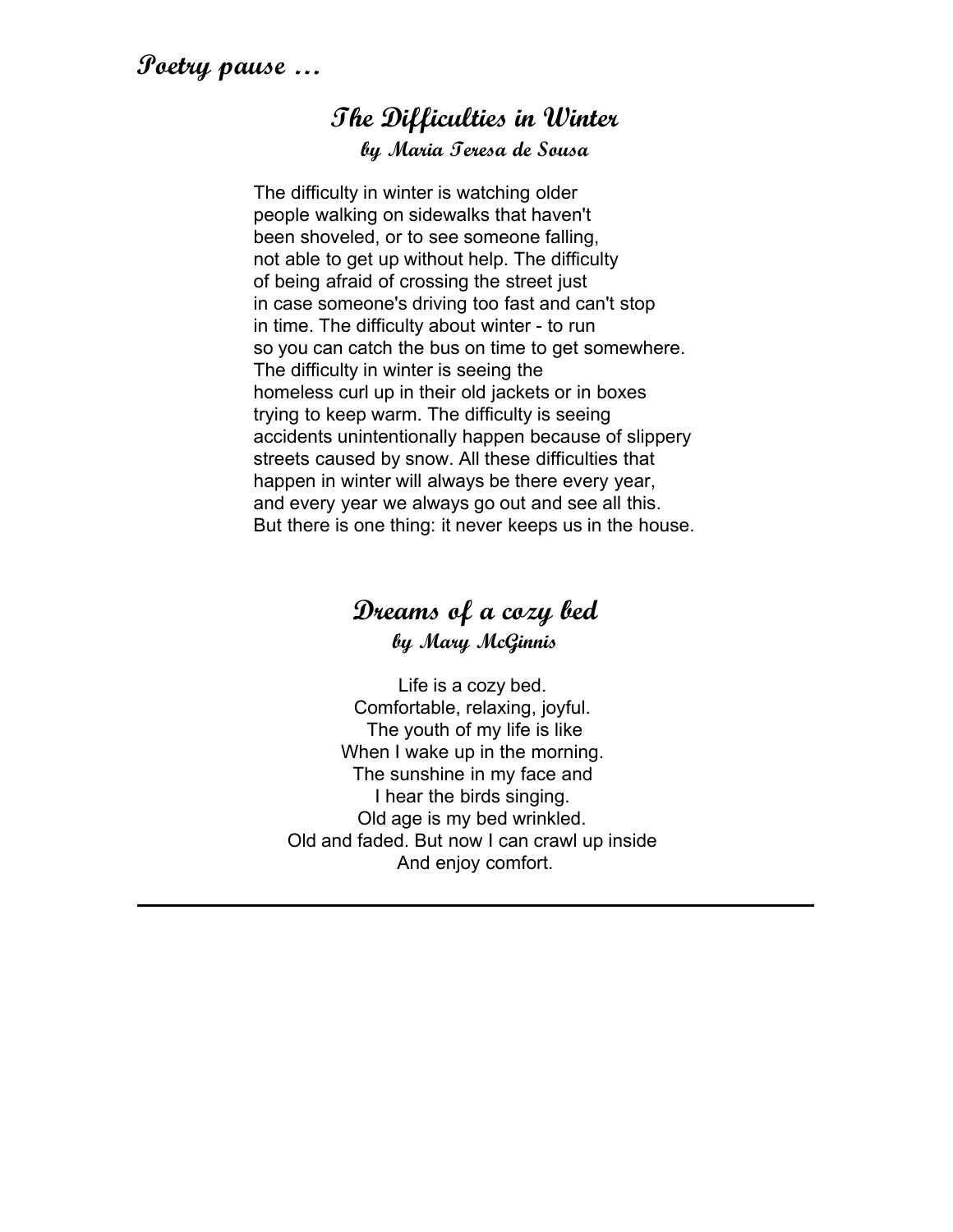#### **Life's Wall of Fame by Esther R. M. Croswell**

There is a space in my life, I call it the wall of fame. It's a place where all my family and friends Are all the same. It's a picture wall where I will always have them close. Most of all they have no choice But to get along with each other. It's a place I can remember and even forget hard feelings. It's a place for the people who have passed on, And a place to be remembered and loved. There should always be a place for everyone's heart on the wall of fame.

#### **The Beauty in Winter by Maria Teresa de Sousa**

The way I feel about winter is to enjoy it. I know it's cold. but to me it's beautiful and romantic. I look outside my window, and all I see is the snow coming down slowly just like feathers would. And when I go outside, I just dress warm. I take a walk and look up and watch the shine on the snow. I take a deep breath and smell the fresh air and feel no pain, but only peace in my heart. I look ahead and see children playing, laughing and feeling no cold, only warmth. So how I feel about winter, is only how I feel about myself.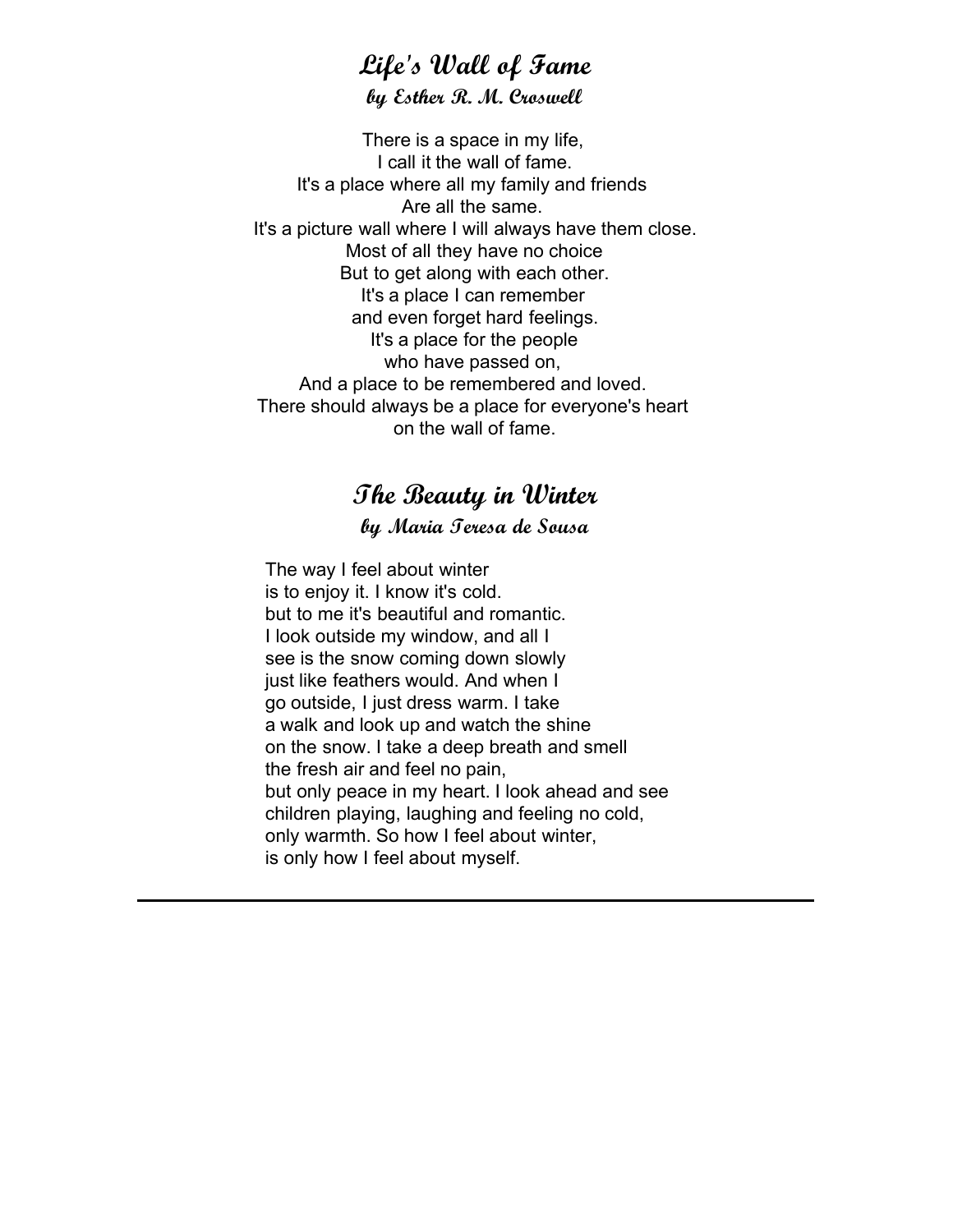### **The Chief on my Reserve by Gladys Antoine**

I'd like to write a story about my Chief, who lives in the town of Fort Chipewyan, Alberta, which is about 400 to 500 miles north of Edmonton. His name is Archie Waquan and he's also a treaty Indian from my home town. I went to school with him. He's married to a non-native and also has a couple of children. Fort Chipewyan, Alberta is a hamlet of about 2,000 or 3,000 people.

The reason why it's very interesting is that it started in 1983 to be a self- governed town. They had sold many hectares of land, or acres is more like it, for which they got 26 million dollars, and they also got hunting rights in the park (Wood-Buffalo National Park) and fishing rights anywhere. This idea had come long ago, from a former chief. The money that they got they invested into a lot of businesses, and the profit that it makes and the interest are what they distribute annually amongst those people who are band members. They also have their own newspaper, which anyone can get.

But I always find this very interesting, because it is at this time of the year that the money comes, and people are always so anxious. They get so excited and a lot of rumors go around about how much money they're going to get. I belong to the membership also, and as I'm writing, I don't have a clue as to how much we'll be getting, because it's not until November 15, 1996 that we'll know.

As I said, the Chief and council have done a good job, and Fort Chipewyan is a role model for all reserves.

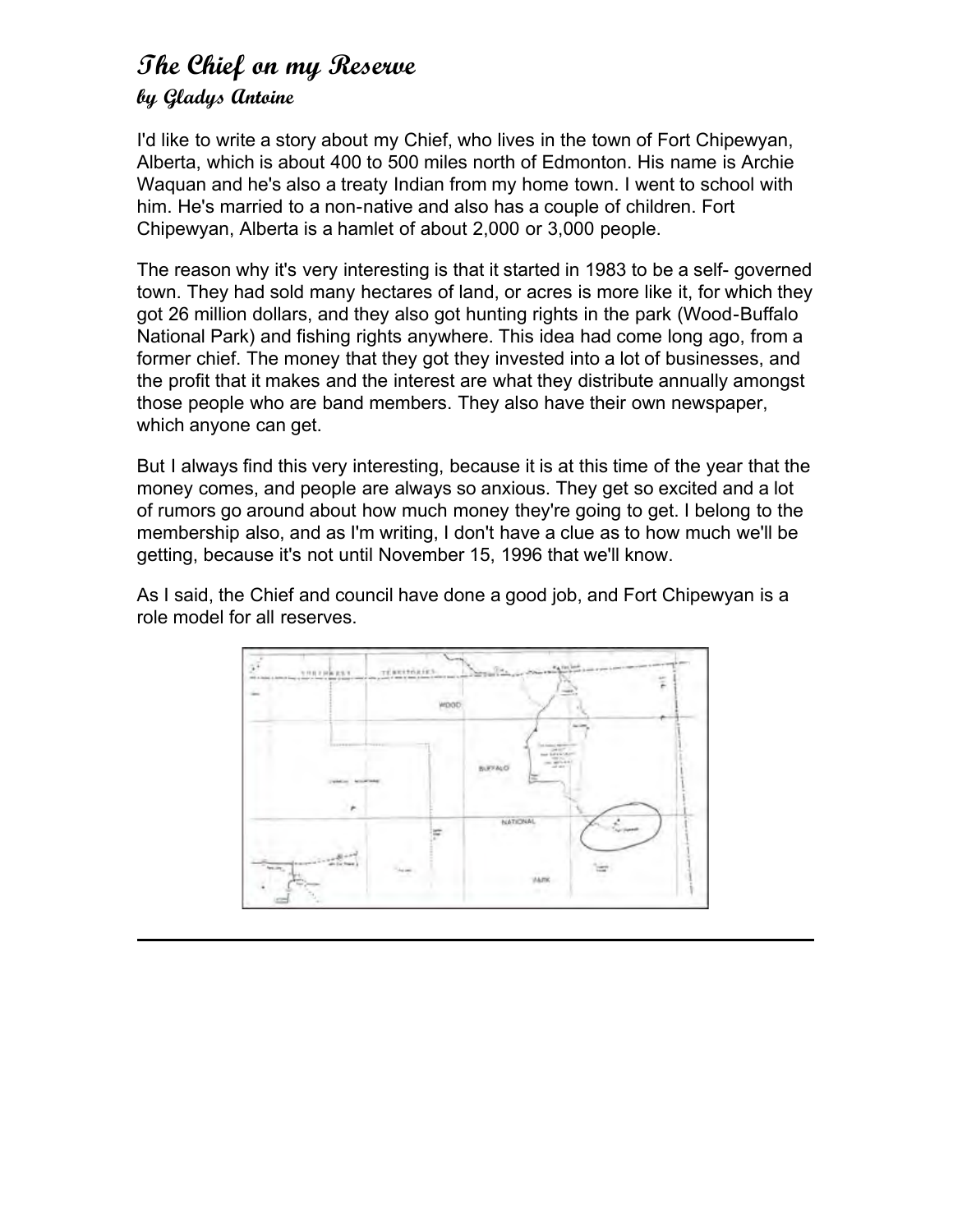**My Goals by Elsie Mandeville**

**English version:**

When my children were little we did all the things boys like to do. We played hockey outdoor. We made a snowman and went for walks. We went sliding on the high hills. I had lots of fun with my boys. Now they are grown up to be a man. Now I am back in school and picking up where I left off. I am doing reading and writing and math. I am working on a computer.

All my life I wanted to work with some people in a restaurant or work in an office somewhere… someday. That is my goal.

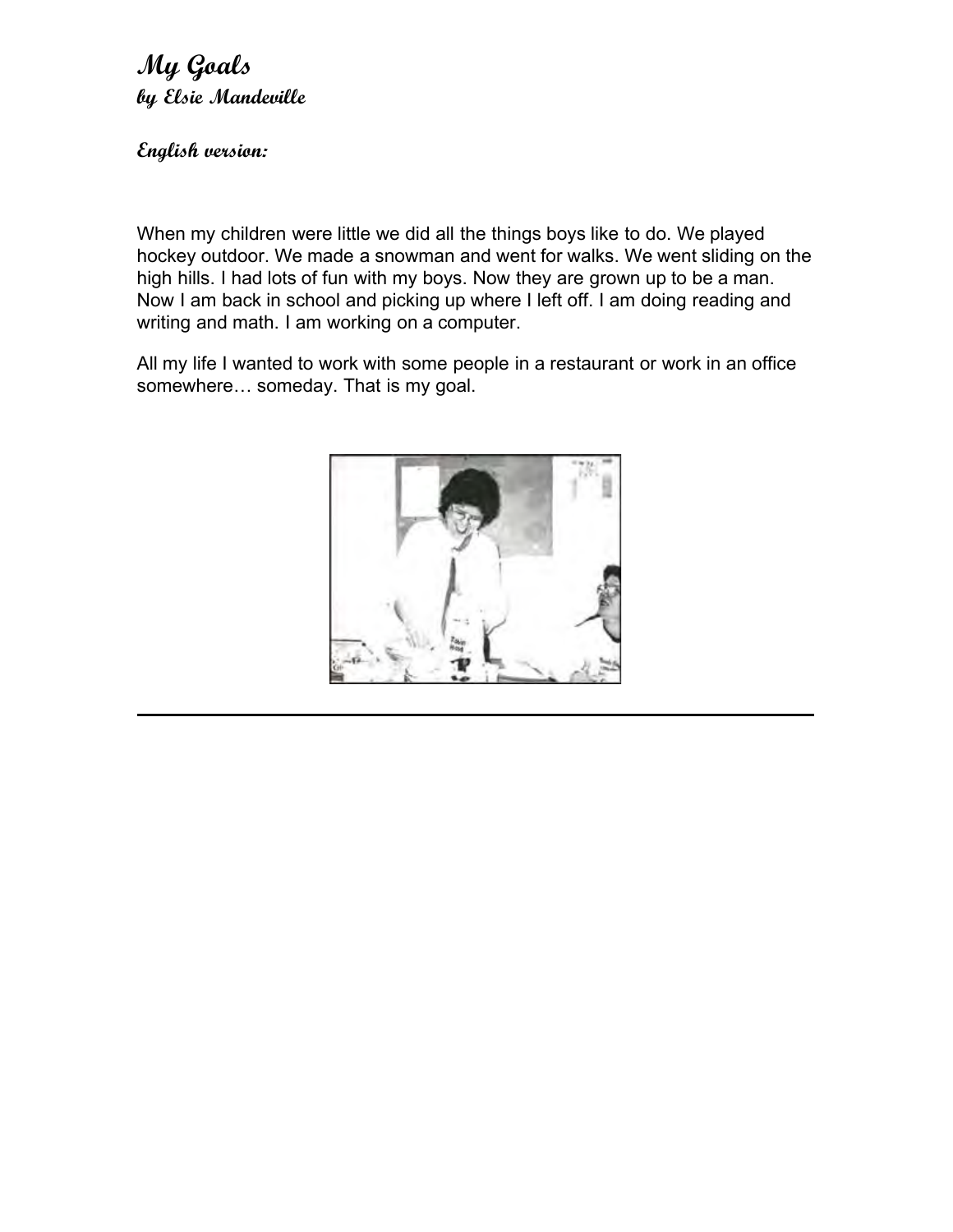### **Gone by Jim Croswell**



One year I was working at Shelly Sawmills, at Shelley, thirteen miles out of Prince George, B.C. We had just ate supper (at 5:00 p.m.), it was only 7:00 o'clock when the boss came out and hit the whistle with three short blasts. That meant shut down now, there's an emergency.

We went to the filer's room; he said he had just got word from the RCMP to get both sawmill crews and planer crews to Willow River. The mill and planer there had shut down to help as well. Even the hamlet was involved.

A friend of mine and I were told to bring our rifles. Tracking dogs were brought in. Even a man came in with two trained bloodhounds.

A family that lived in Willow River had a little two year old girl, name of Betty. The dad had gone to work in the planer at 7:30 -- they started at 8:00.

The little one had been put out to play in the front yard, in her sandbox. She had a small wagon and tricycle, some toys -- she never went beyond the picket fence. But she was missing. No one knew for sure what happened to her.

Not until the next evening did an elderly couple tell the police that twice during the last six days they had seen a big white two door car with two men. They were not mill workers, both wore sports jackets. One got out to look at a tire that he must have thought was low. He hesitated before getting back in. He slowly looked around, finally driving off slowly.

The elderly couple said they felt the two were up to no good. Being elderly and staying home a lot they thought no one would believe them.

The police dragged the river and creek in vain.

Meanwhile, we had been ordered to shoot any bears we met. I shot one that first night. I took the "bowie" and slit from the crotch up. I found nothing after cutting the stomach open, other than some grass, berries, and part of the tail of a digested trout.

I was close to another man of about forty or forty-five, he saw and shot a bear but just wounded it. This guy was no hunter.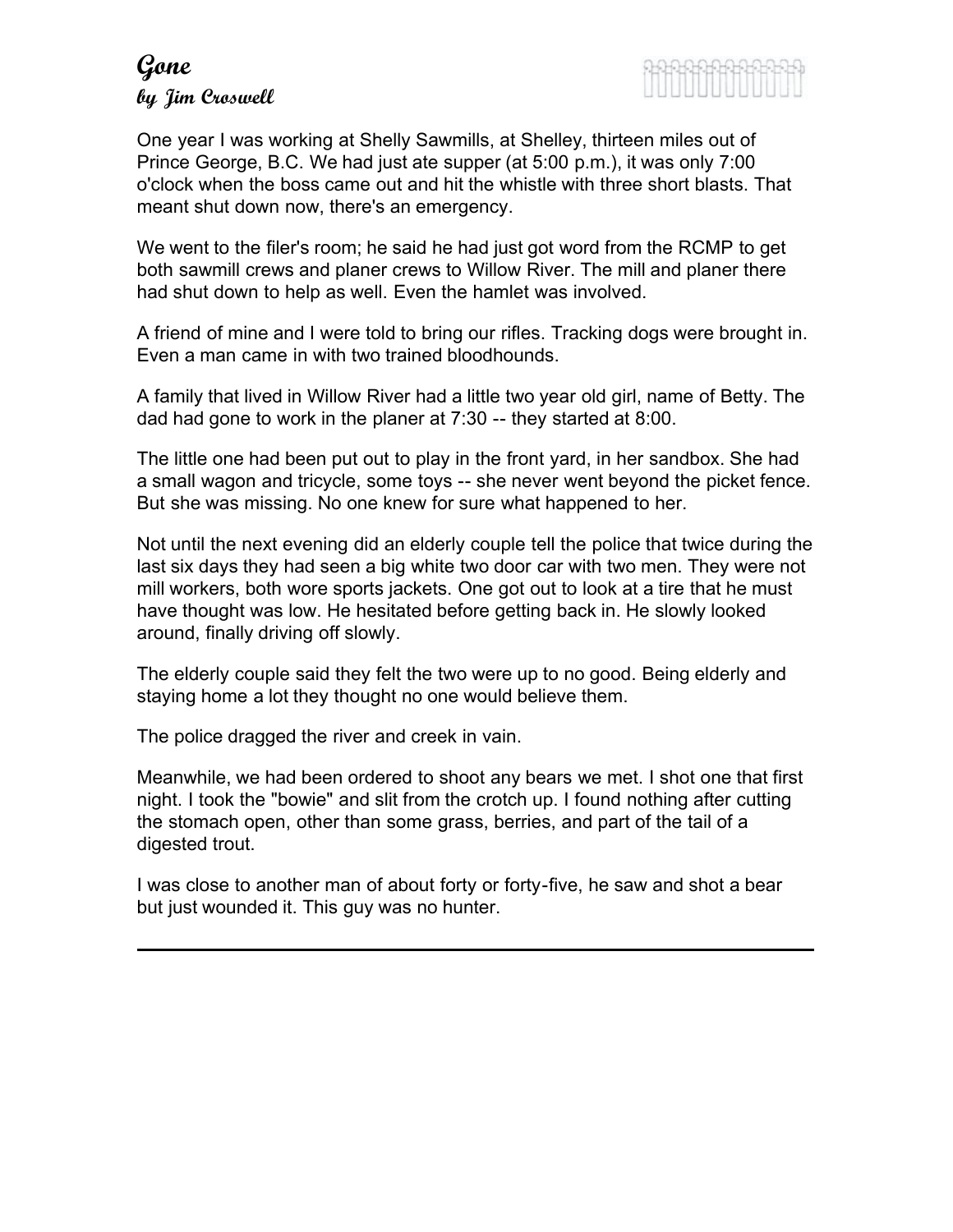Not many black bears will charge but this one let out a bawl of rage and charged. I was off about one hundred feet to this guy's right. He dropped his rifle and stared

The bear had happened to come out of the bush and was probably going to the river (it was wadeable near there). He may have been after a drink, or just crossing, or maybe after fish. It was a big bear.



I swung the old 1896 Winchester into play. The first shot entered behind his right shoulder, going through the lungs and heart. He went down sideways. On impact I levered another round then walked up. He was dead. No need for another shot.

One of the rangers came up and we gutted it. We found nothing.

Later coffee and lunch was served at the local hall. No trace of little Betty was ever found. Most thought she ended up on the black market. All hat was learned was the first part of the license number of the car. It was a Vancouver plate. The old couple were not sure if it was a Lincoln or a Cadillac. They were just sure it was a two door hardtop.

The mother had put her out in the front yard to play and went to do the washing. She had to carry water from the well for her electric wringer washer. Lots of time for two people to take the child.

She was a curly headed, blue - eyed blond -- that would sell good on the child black market. Well off people would pay most any price for her.

I sure felt bad for the parents. I was single then but could see their grief and heartache. It was beyond words. It sure gave me a bad feeling. I would experience it in later years first hand at the loss of a loved one. It did not occur to me then but I suppose it could be the Lord sort of preparing me for the later years.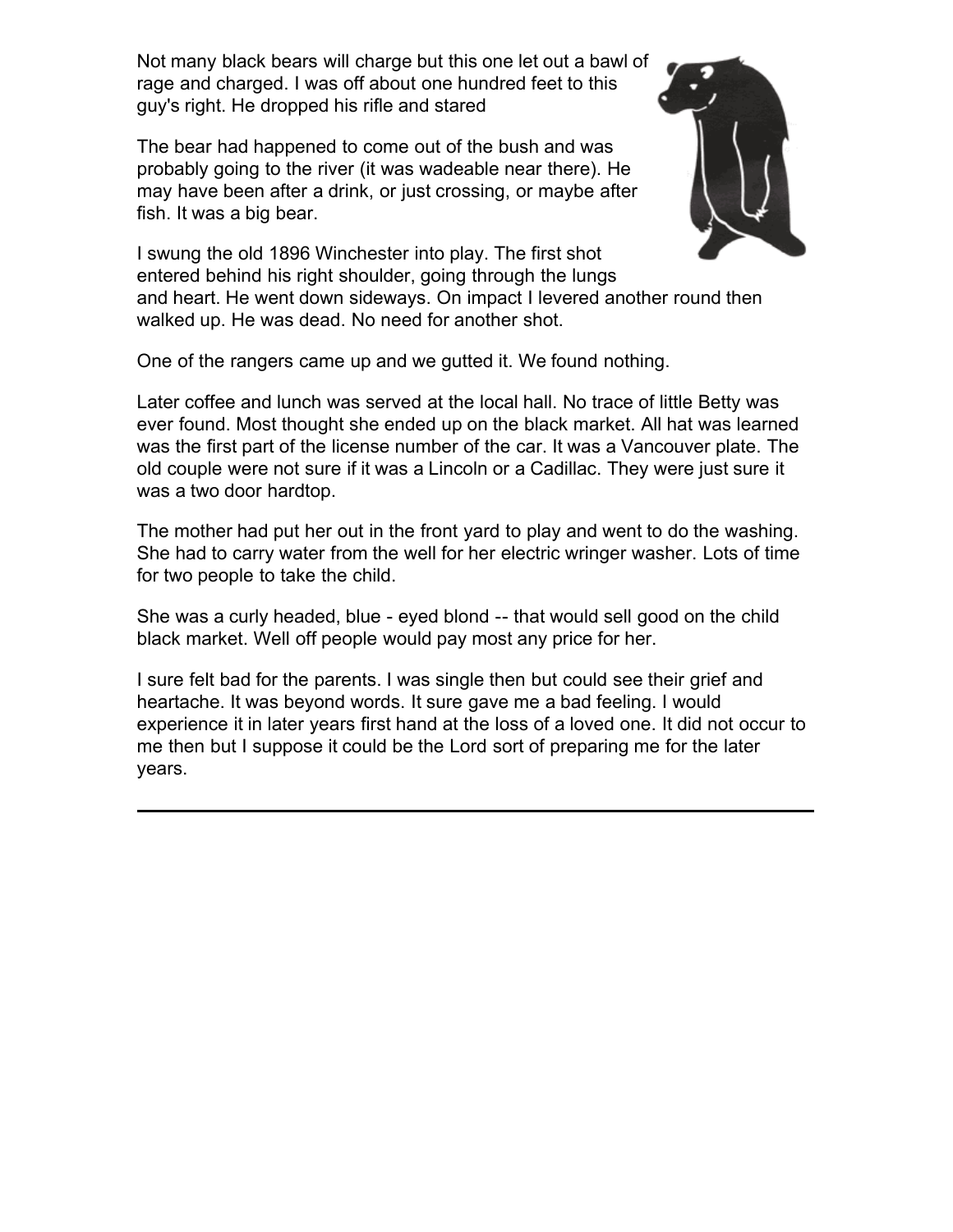#### **Drag racing sport by Audré R. Phillion**

Drag racing is two cars beside each other, two cars racing each other. It is not the one which arrives first that wins. It is the one that does not break his 1/4 mile time.

If he gets a red light that means he lost. A 1/4 mile racing car has to go through technical and mechanical checks to be able to race. A racer usually get three test runs before the real racing begins. Drag racing is very well maintained, it is very safe. If you go see drag racing you can go to see the cars in the pit and it does not cost you extra money. I love drag racing because it's a natural rush.





#### **Our Thanksgiving dinners by Rick McSparron**

I went to Peoples Church for a Thanksgiving dinner. They put the vegetables and cranberry sauce in bowls on the table and the turkey and dressing was put on a platter. For dessert there were four kinds of pies and a cake.

The next day I went to the Mustard Seed Street Church for supper. The pastor said grace then the servers brought around the meal.

Monday we went to the Salvation Army for lunch. While I was there someone came up to me and said there was a dinner at Senor Frogs later. Everybody at Senor Frogs was given a teddy bear.

A good time was had by all at all the dinners.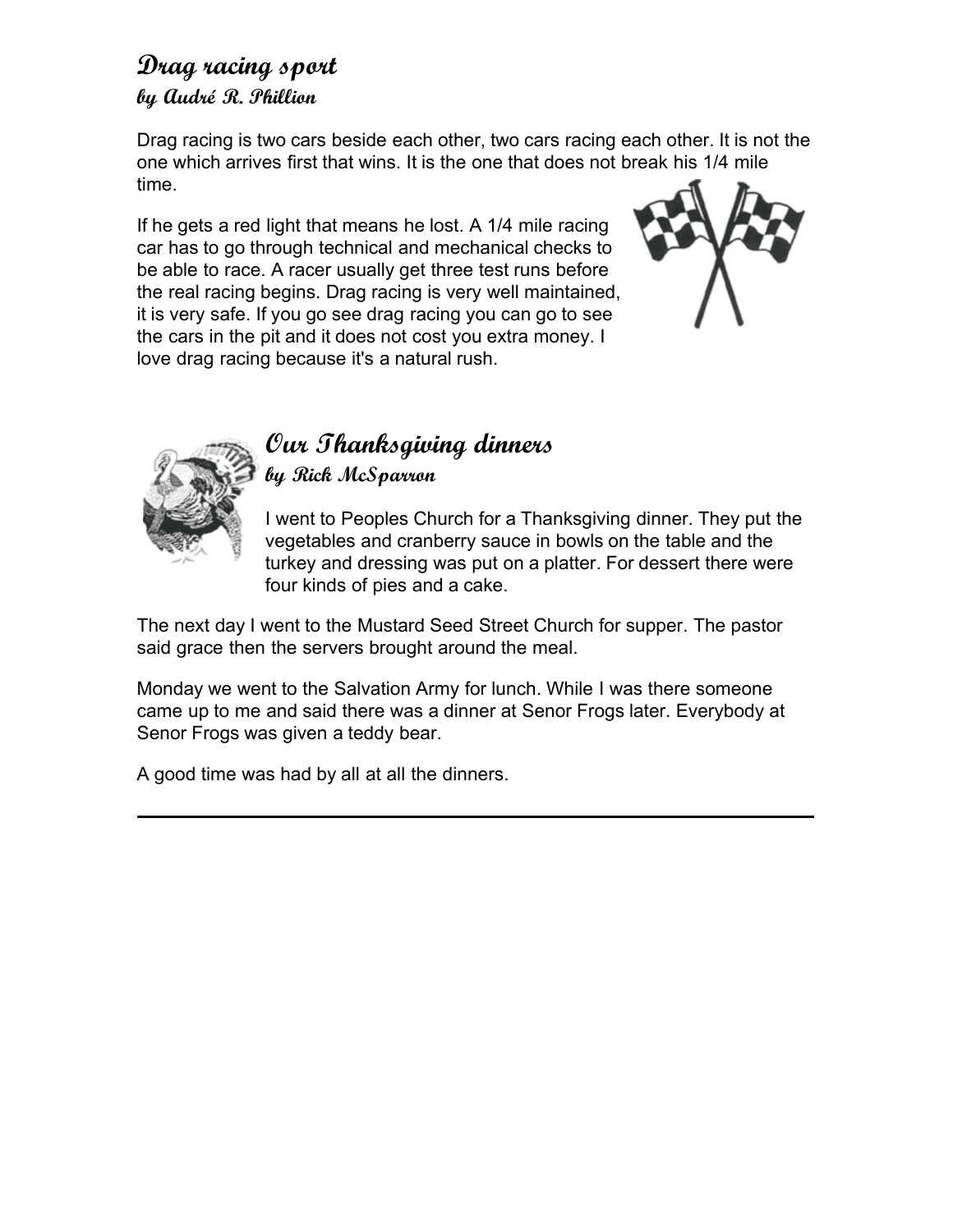#### **Social services by Stephen McCartney**

In my opinion the social services system works well for most people but not for everyone. I have noticed that some welfare recipients are being treated with disrespect and rudeness, for what reason I'm not sure. I often wonder if the reason is that some social workers show compassion and fairness to their clients while other social workers do not. Being a welfare recipient myself, I have found that for the most part, I have been treated with fairly, but there have been times when my social workers have treated me with disrespect and have been very rude at times for no apparent reason, and I was not at all happy about it, to say the least. To be honest I got very upset with my social worker and lost all respect for the entire system. It is hard enough for a welfare client to live day to day, and it is even harder when your social worker is on your back and treating you unfairly. I realize that social workers have large caseloads to deal with, but that's no excuse to treat their clients poorly. The worst part about this problem is that it is not going to go away on its own, and the welfare client sure can't do anything about it, so where does the problem end? If I treated by social worker with disrespect and rudeness, I would either be living out ton the street or I would have to do a lot of explaining. However if the social worker does the same to me, they would get away with it. And that really gets me mad.

**Poetry pause… Kitten**



**by Joyce Porteous**

A kitten is a small baby. To love and care for. To look after well. To cuddle and hold In your arms. Playful and cute. Lovable, tiny, a friend. Soft as white snow. Jealous of you. Soft fur to touch and pet.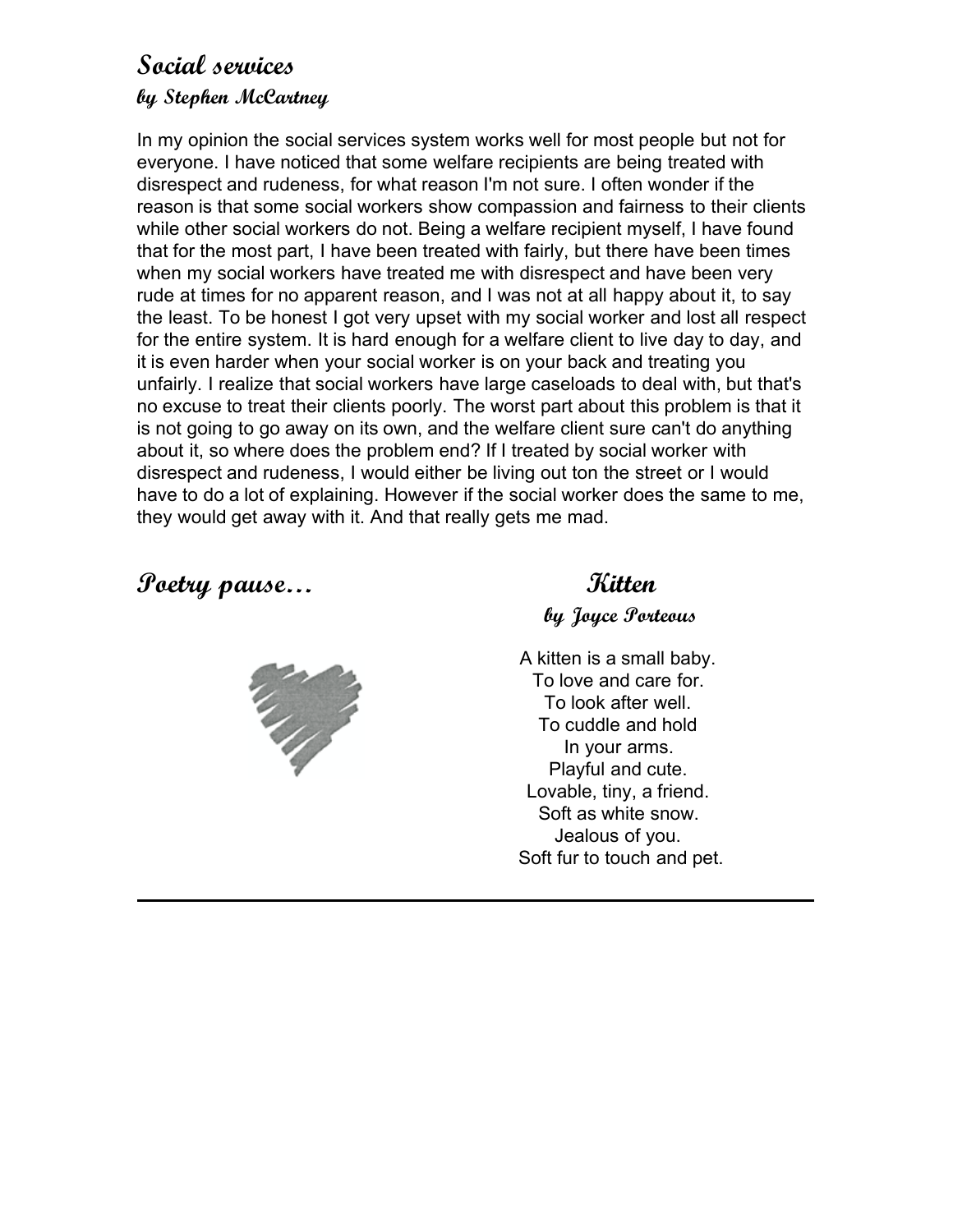#### **The first years of my life by Edna Vaughan**

I was born in Little Grand Rapids, Manitoba, November 15, 1948. I lived with my grandmother for the first ten years of my life. When I was ten years old I went back to my parents to live with them. My dad was helping the community to build a nursing station. After it was finished, my dad worked as a janitor and my mom worked as a housekeeper. After that my dad built a house for my mom, my three brothers, my sister and me.



My dad made his living as a trapper. We used to go with him to the trap line for the winter, that's why we didn't go to school.

When I was fourteen, we went to Berens River. My mom and dad visited their relatives. They left me there to go rice picking in September. I stayed with my auntie for one month. I didn't like her and I ran away.

After my mom and dad came back I went to Winnipeg and baby-sat for my auntie's sister-in-law.

After seven months, my dad came to get me to go back to Grand Rapids because my mom was sick. I stayed one month and I went back to Winnipeg where I stayed for about 26 years.

> Thank you to all of the writers who contributed their stories. poetry, and muses for publication. Your willingness to share your memories (pleasant as well as unpleasant), your goals, your hopes and dreams is appreciated. Thank you!

> > December 1996

*Learning at the Centre - December 1996* Published by: The Learning Centre Literacy Association #200, 10116 - 105 Avenue Edmonton, Alberta, Canada T5H 0K2